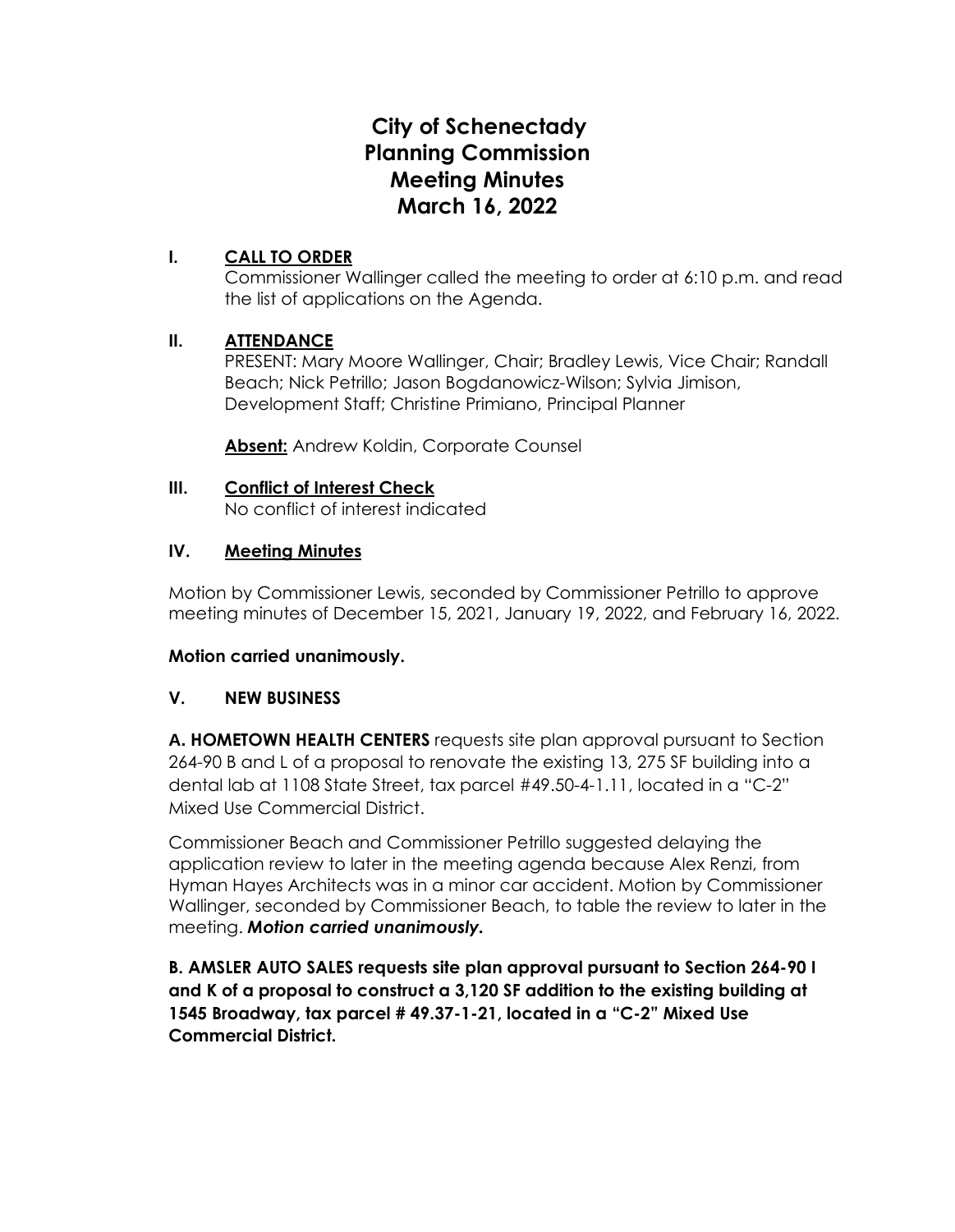Joe Bianchine with ABD Engineers presented on behalf of John Amsler and indicated John was home sick. Mr. Bianchine went on to state that Mr. Amsler purchased the old Sunoco station at Campbell Avenue and Broadway and has been operating there for a few years. The applicant wants to construct an addition to the back of the building. The back of the property is sloped and it's not useable. The addition will not be visible from Broadway. The addition will be a metal building with 14 feet of clearance in the inside and there will be 16 feet from the highest peak. There will be 3 drive through bays and additional parking, including stacked parking at the front of the site for the display of vehicles for sale.

In response to the staff comments, Mr. Bianchine stated he will address concerns about stacked cars with a revised site plan and he will split the plans into 2 drawings so that they are legible.

Additional revisions will include adding a planting area at the northern curb cut. Mr. Bianchine also stated he will show a more detailed lighting plan. He stated that there are no building plans yet and he will resubmit when plans are completed.

The City Planner stated that the City Engineer is requiring a Geo-Technical Report due to the proposed catch basin adjacent to the hillside. Mr. Bianchine stated that the site plan drawing was completed in the winter when the ground was frozen, so they couldn't do any ground testing at the time.

Engineering had a concern about a previous spill there and wanted confirmation it has been cleaned up. Mr. Bianchine stated that he has a DEC letter stating spill had been cleaned up to satisfaction.

Commissioner Wallinger stated that the Engineer noted it's a closed spill case and has been taken care of, but that it was a concern for run-off. She wanted to know how the city would know if it has been fully taken care of.

Mr. Bianchine responded that he will have to refer to original closure report and that he only has the DEC letter but will investigate farther.

Commissioner Wallinger indicated that the report would need to state how it was mitigated and might be fine if it was removed from the site. Commissioner Wallinger asked where is the existing dry well located?

Mr. Bianchine said there is no dry well now. It's all paved now.

Due to sidewalk replacement and utility work on Broadway, the city relocated the entrance, so the trees were relocated near the entrance on Campbell Avenue. There will be an extension of the existing planter near the sign running along the front of the property. The sign will stay the same size and there are no plans to change it.

The City Planner stated that the zoning code requires that there is landscaping around the perimeter of the site to create a buffer between the commercial and residential sites on either side.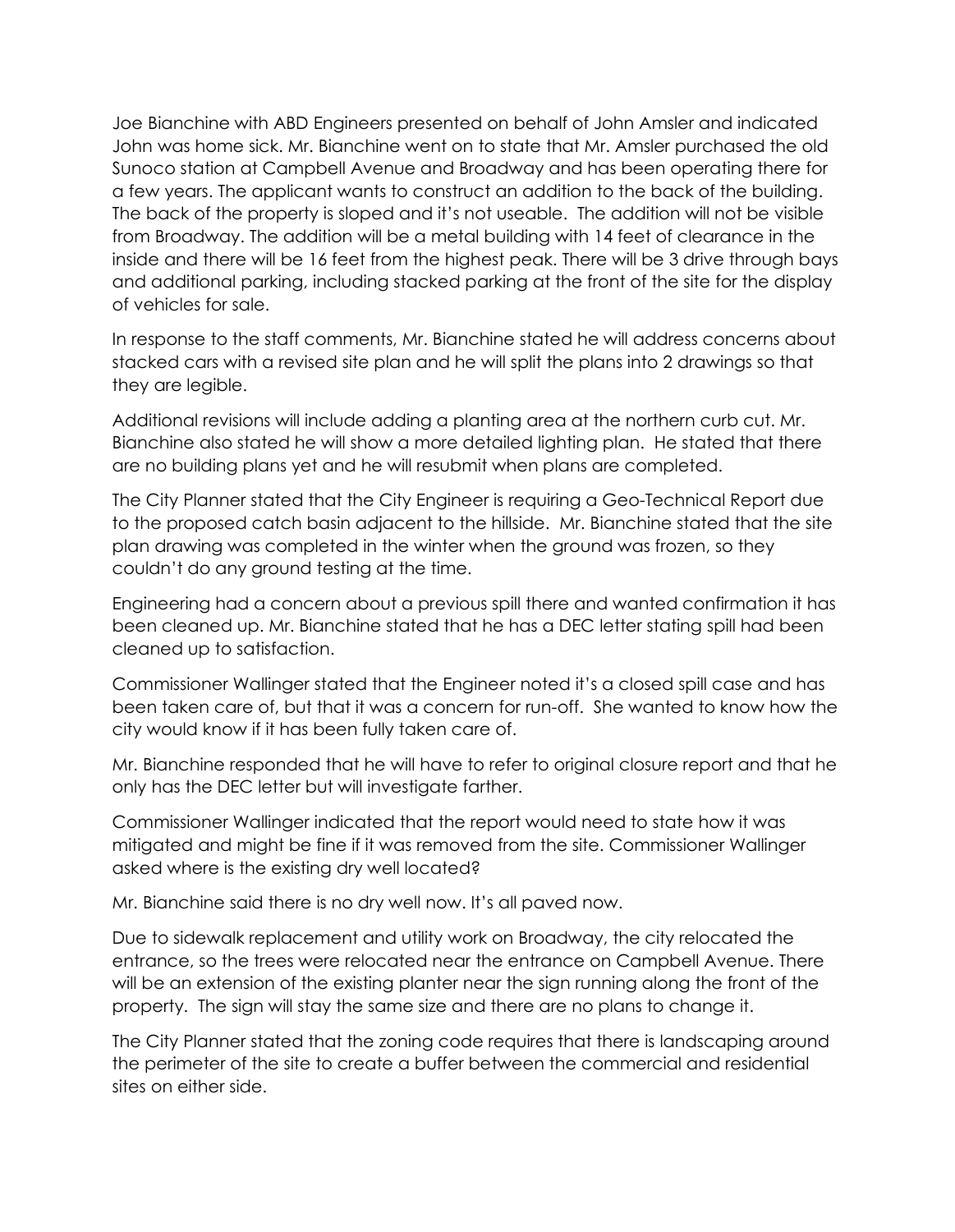Mr. Bianchine said it's hard to do because it is paved right up to the property line.

Commissioner Wallinger explained that might be the case now, but in order to issue site plan approval, they will have to bring the entire property into compliance, including the landscaped buffers. The Commission is required to look at what is not in compliance.

The City Planner explained that there will be a limitation of cars to display at a time, that some parking must be provided for customers and staff and that there is a requirement to provide one street tree for every 25 feet of property frontage.

Commissioner Lewis indicated that he saw there was a new roof being put onto the building earlier in the day.

Commissioner Petrillo asked if there is a requirement for landscaping in the front.

Commissioner Wallinger stated the parking lot requires 1 tree for every 10 spaces interior to the site and sometimes trees along the edge; type of trees dependent on if there are power lines.

Commissioner Lewis asked if there is a buffer from neighbor's house and is it 4 feet? Mr. Bianchine stated that he would have to check on it to talk to the neighbor.

Commissioner Wallinger opened the public hearing.

The neighbor at 1533 Broadway, Terry O'Brien, commented that he lives next door and he hopes the Commission gives the approval that the applicant needs. There is an 8 inch buffer of grass that currently causes a problem for him to get in and out of the driveway. There is also a metal barrier, a guardrail, that he requested be removed.

Commissioner Wallinger closed the public hearing.

Commissioners Petrillo and Wallinger stated that they need to see more information related to the parking, landscaping and building addition.

Commissioner Petrillo explained to Mr. Bianchine that whatever parking spaces are shown on the site plan, that is how the cars are expected to be parked, including ADA parking and customer parking.

Commissioner Wallinger noted that this intersection is an important part of the community and that improving the landscaping and adding street trees will encourage vehicles to slow down, which is good for pedestrians.

# **Motion by Commissioner Wilson, seconded by Commissioner Petrillo to table the proposal to allow the applicant the opportunity to submit a complete and code compliant site plan proposal.** *Motion carried unanimously.*

The revised site plan proposal should contain the following information:

1. A geotechnical report showing that the proposed location of the drywell on the hillside can allow the water infiltration that is proposed.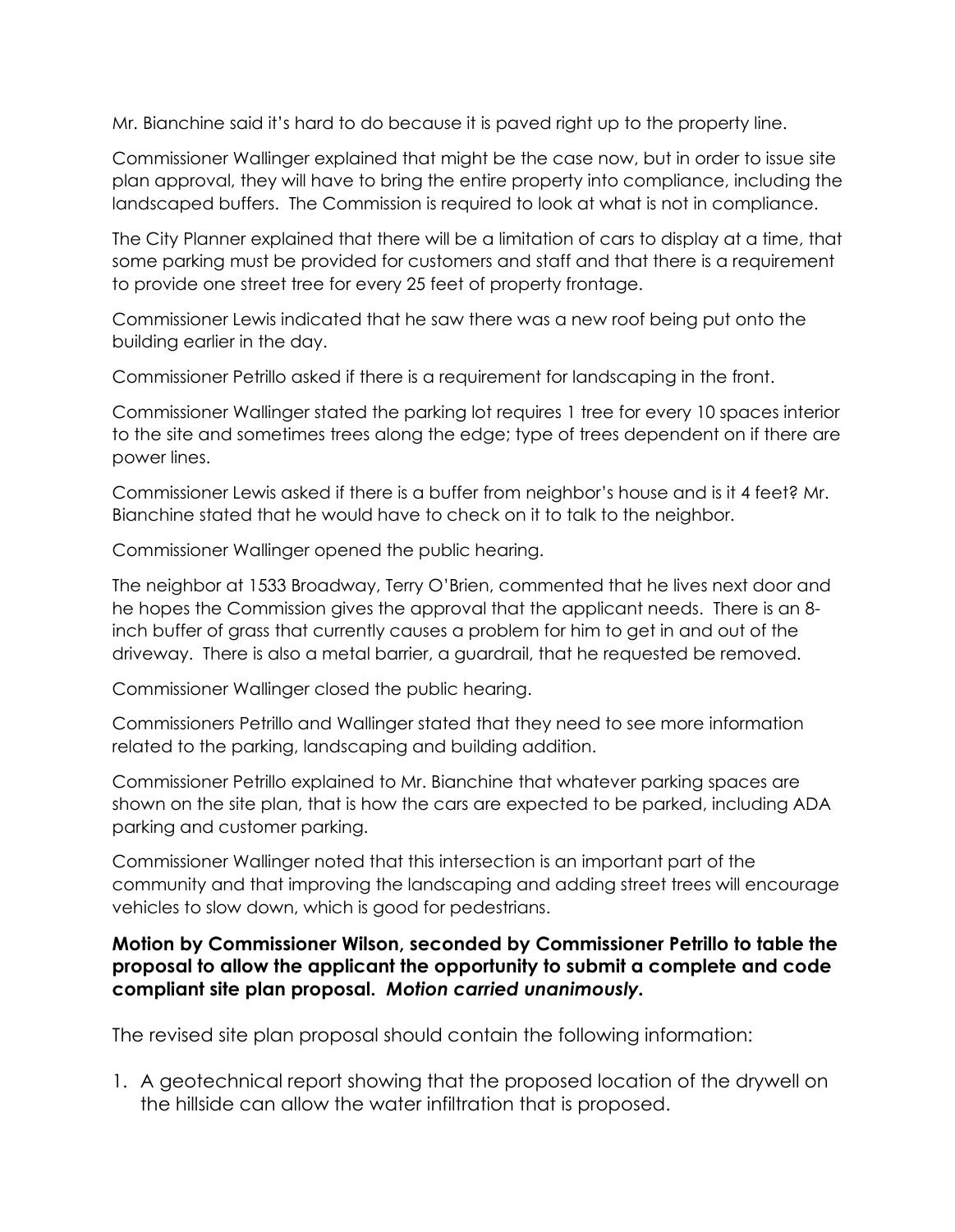- 2. Detailed building elevation plans.
- 3. Relocation of the handicap parking space with a proper loading zone.
- 4. Pursuant to Section 264-50, interior and perimeter landscaping.
- 5. Proposed site plan does not comply with Section 264-107 A, B and D; required side and rear yards, landscaping, and curbing.
- 6. Clear designation of customer, employee, and display parking spaces.
- 7. Planting of street trees in all possible areas, specifically at either end of the property.

**A. HOMETOWN HEALTH CENTERS (continued)** requests site plan approval pursuant to Section 264-90 B and L of a proposal to renovate the existing 13, 275 SF building into a dental lab at 1108 State Street, tax parcel #49.50-4-1.11, located in a "C-2" Mixed Use Commercial District.

Alex Renzi, an architect with Hyman Hayes Associates, appeared on behalf of Hometown Health Centers to propose that the existing Rite Aid be converted to a state of the art 30 chair dental clinic. Two key adjustments are planned for the building. First, the existing drive-thru will be removed and second, a new main entrance will be created. The new area will be a beacon for patients, so they know where the entrance is located. The new entrance will include a curtain wall and metal panels on top to hold the vestibule below. The applicant will be seeking 3 area variances: Front yard maximum setback 10 ft where 76 ft are proposed, the maximum impervious surface permitted is 80%, where 84.5% is proposed, and the maximum allowed parking is 49 spaces where 58 spaces are proposed. The existing dumpster pad with enclosure will remain at the rear of the building for the dumpster and for a power generator that will be installed.

Commissioner Wallinger asked if there were any comments from Commissioners.

Commissioner Lewis asked if the City allows EIFS on first level?

The City Planner proposed that because it looks like a two story building, but it's actually one and a half-stories that the Planning Commission could consider relief for the upper portion of the building since it appears as a second story.

Commissioner Wallinger asked if the canopy was 12ft or 15ft tall.

Mr. Renzi stated that the red brick will remain and the color scheme will be earth tones; brown, beige, gray constructed of a composite panel.

Commissioner Wallinger asked if the glass will be tinted and the Mr. Renzi stated it will have a slightly green tint, but will be clear glass to give another dimension to the elevation.

Commissioner Wallinger noted how much the facility will benefit people and that it is important to be pedestrian friendly. Currently every tree is dead on the property and the planting bed needs to be redesigned along the sidewalk along South Brandywine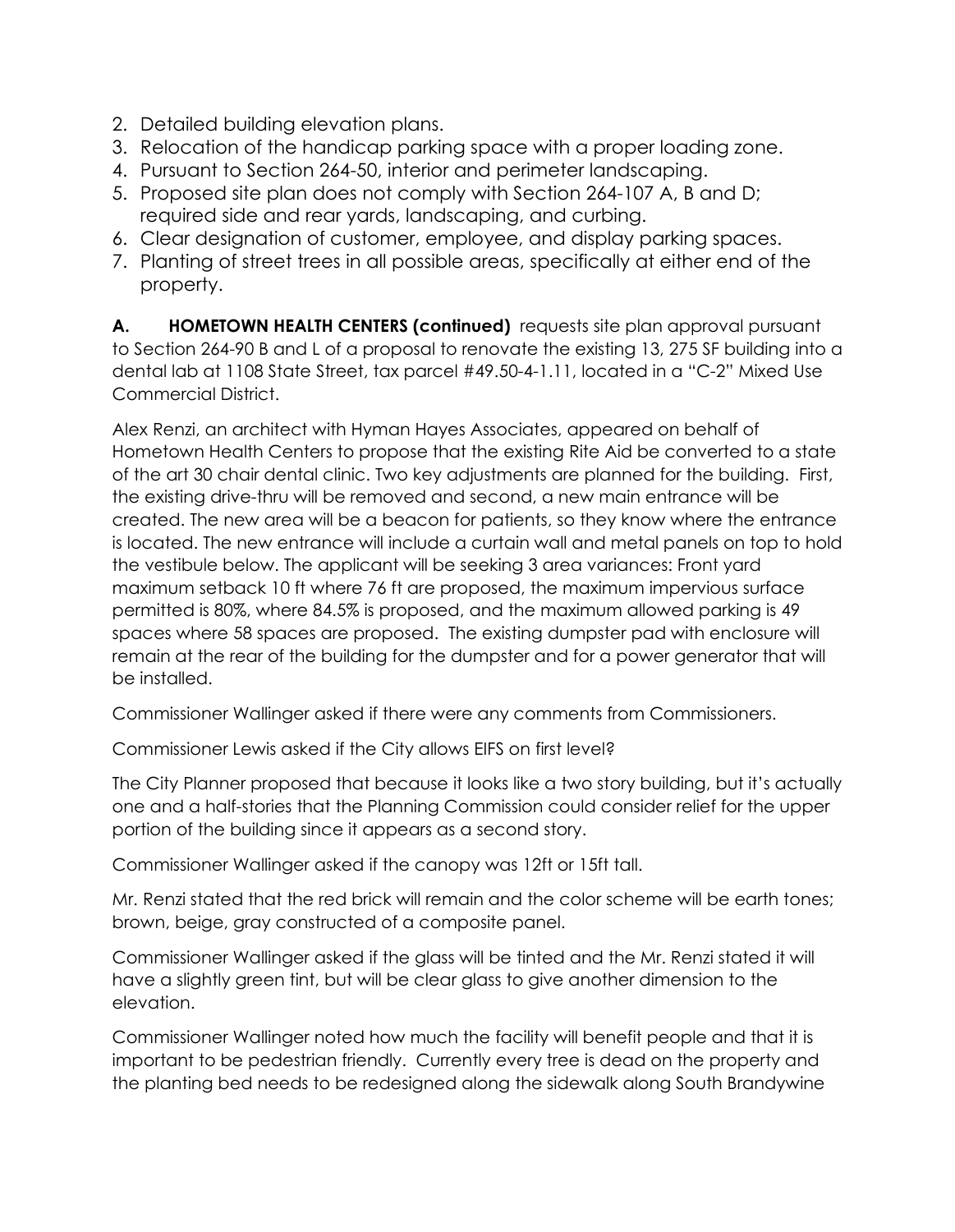Avenue. Some new trees, particularly on Brandywine, would be helpful because it's a major gateway into the City and many people walk in this area.

Commissioner Wallinger opened the public hearing. There were no comments from the public.

Commissioner Wallinger closed the public hearing.

Commissioner Petrillo inquired whether the entrance at South Brandywine was necessary. Mr. Renzi stated that the applicant would like to keep it but is open to modifying it to be no left turn out and would adjust the curbing.

The City Planner indicated that the access should be restricted to "right turn in" and "right turn out" only.

The City Planner asked about a lighting plan and if a signage was being prepared.

#### **Motion by Commissioner Beach, seconded by Commissioner Petrillo, to table the application to allow the applicant the opportunity to make changes to the proposal based on staff comments and Planning Commission feedback.** *Motion carried unanimously.*

**C. CRYSTAL JONES** requests site plan approval pursuant to Section 264-90 G of a proposal to renovate the existing building for use as a private club and business office at 2525 Broadway, tax parcel # 48.66-2-12 and 14.11 located in a "C-2" Mixed Use Commercial District, and tax parcel #'s 48.66-2-10 and 14.2 located in an "R-1" Single Family Residential District.

Joe Bianchine from ABD Engineers presented with Ms. Jones. Mr. Bianchine stated Ms. Jones has an option to purchase the property at 2525 Broadway that was once a bank. There are five parcels that will be made into one. Upon purchase of the property, Ms. Jones will open as a private club or a social betterment club. The applicant saw this club in Atlanta and wants to model a club for Schenectady.

Ms. Jones stated that she is a licensed mental health professional that wants to see improvements and services for the community. Members to the club will teach skills to individuals in the community. The club will seek professionals to be part of the club. The club will be created to provide a safe environment for people to meet.

Commissioner Wallinger asked if the applicant had a chance to review the staff comments. The applicant indicated they did.

Ms. Jones asked if it would be possible to put Astroturf down instead of grass because its expensive to rip the asphalt up.

Commissioner Wallinger explained that the purpose is to allow water to permeate into the ground and if it is all asphalt, there is no way for the water to go into the ground.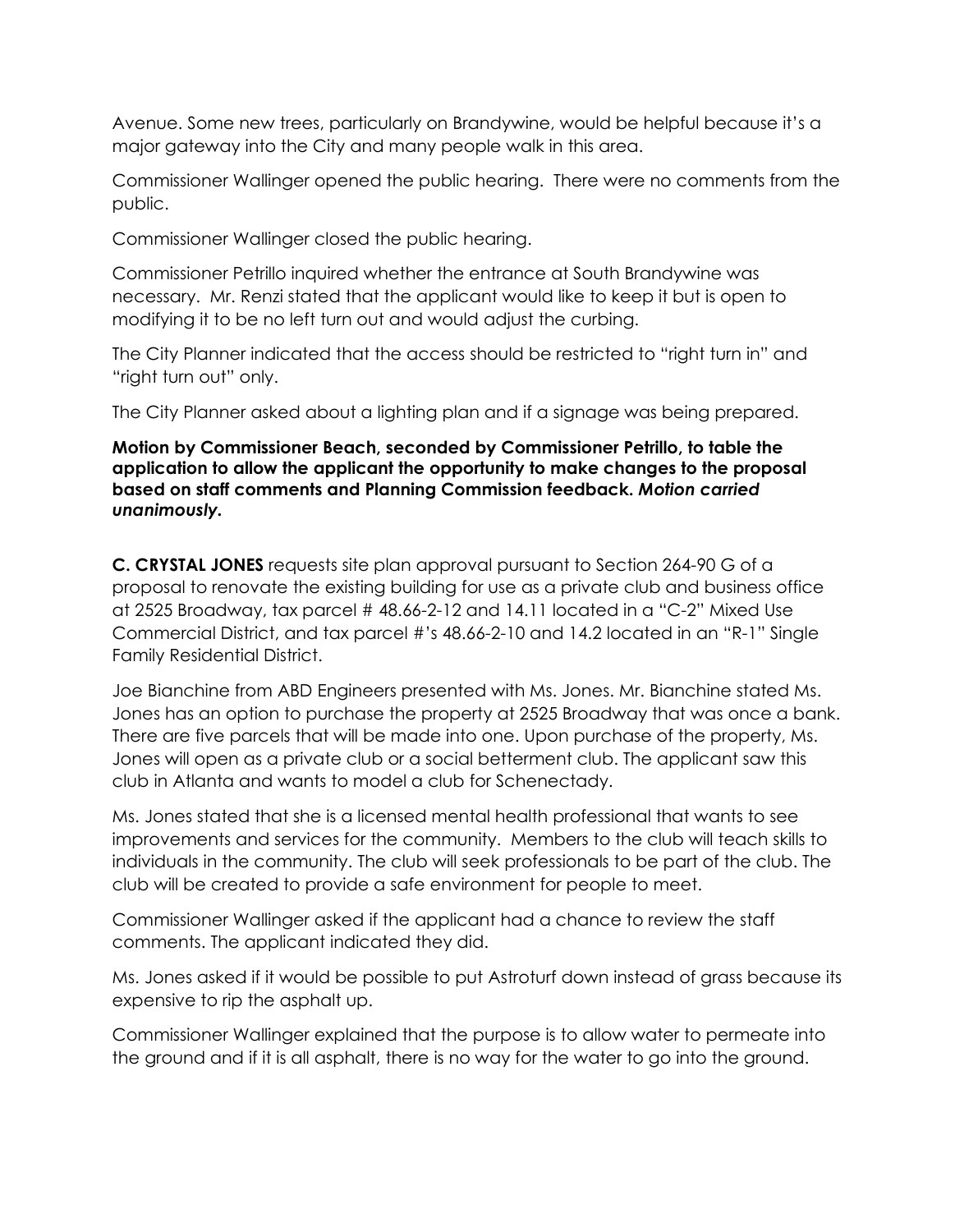Commissioner Petrillo stated that the technical details of the site plan are missing, and that they need to see landscaping and lighting plans.

Mr. Bianchine responded that since it is not a new site, the applicant should not have to change things to bring it up to code.

Commissioner Wallinger stated that it is a requirement of the zoning code. Also, some of the parking is in the city's right of way, which is illegal.

Ms. Jones added there were boats on property that no one knew what to do with. The neighbors were calling about the property and that she wants to beautify the property, but it's such a hefty expense. She doesn't own the property yet.

Commissioner Petrillo indicated conditional site plan approval could provide you some extra time to make improvements to the property.

Commissioner Wallinger stated that it is a very large property that is mostly asphalt, which would never be allowed.

Commissioner Lewis wanted to know the definition for private clubs?

The City Planner read the definition for private clubs 264.2 – "a group of people that get together…but not for profit or for services carried on as a business…"

Ms. Jones stated that non-members will be allowed in the club but will pay a higher fee for one-time use to see what the club has to offer. The goal will be to grow the club with professionals. Commissioner Wallinger wanted to know what space will be offered to members.

The City Planner wanted to know the plans for lighting the building and the parking lot. The applicant replied that there are lights there already. Commissioner Wallinger stated the lights that are there are not legal and will need to be replaced.

Commissioner Wallinger asked if fixing the fence was going to be an issue. The applicant said that it would not be an issue.

The City Planner asked if there is a signage plan and the applicant indicated that she has to work on it.

The applicant asked about the dumpster location and said that she didn't want to put it too close to neighbors.

The City Planner responded that the dumpster must be a minimum of 25 feet from any neighboring residence and suggested that it, along with the storage pod, be moved to the southern side of the rear of the building.

Commissioner Wilson stated he can verify that the music doesn't go beyond the rear door. His daughter attended a sweet 16 party there recently and noise can be heard when the door opens. The applicant indicated that she would keep the door closed.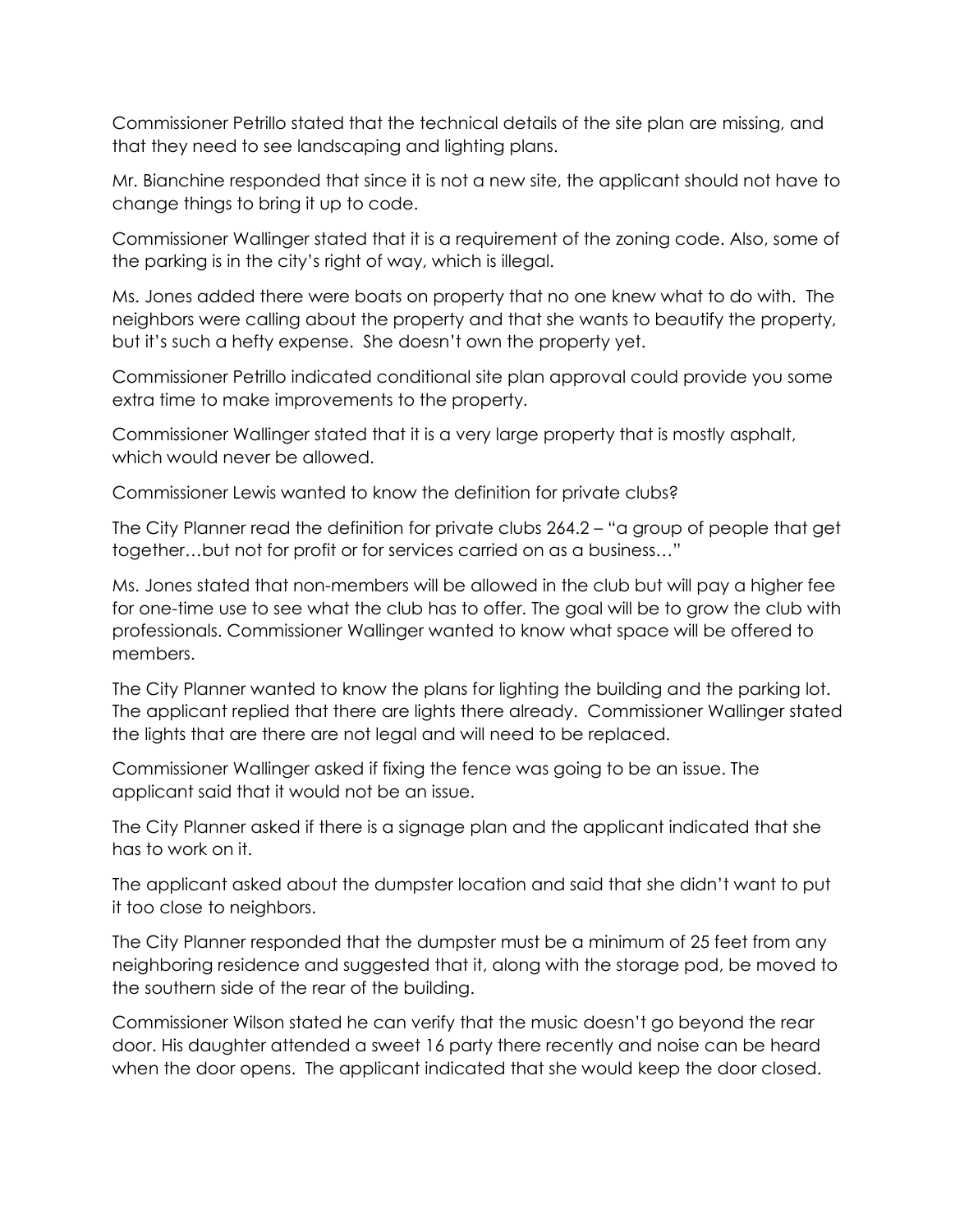## **Motion by Commissioner Beach, seconded by Commissioner Wilson to table the proposal to allow the applicant the opportunity to provide a code compliant site plan proposal.** *Motion carried unanimously.*

The revised site plan proposal should contain the following information:

- 1. Storage shed to replace storage pod and located on the opposite side of the building, pursuant to Section 264-29 C and D.
- 2. Fencing to be repaired or replaced.
- 3. The dumpster will be enclosed and relocated to the opposite side of the building, pursuant to Section 264-49G.
- 4. Broken guardrail repaired.
- 5. Code compliant pole lighting pursuant to Section 264-55 and 56.
- 6. Removal of all components of previous drive-through, pursuant to Section 264 Schedule B; ie block use of driveway; consider outdoor seating area and green space.
- 7. Add areas of permeable surface to comply with Chapter 264 Schedule C; ie remove asphalt on side of building where drive-through needs to be eliminated, expand hatched areas in parking lot to extend existing landscaped areas.
- 8. Provide a detailed landscaping plan that complies with Section 264-50 F, G, and H; also, street trees added to existing perimeter planting beds.
- 9. Pursuant to Section 264-61, no sign proposal was submitted.
- 10. Pursuant to Section 264-49 E, the primary building entrance(s) will be accentuated.
- 11. Snow storage to be relocated away from the sidewalk and access points.

**D. SAMERA AL GHAITTI** requests site plan approval pursuant to Section 264-90 M of a proposal to operate a convenience store at 727 Crane Street, tax parcel # 49.47-2-48, located in a "C-2" Mixed Use Commercial District.

Mohamed Hafez appeared before the Commission to represent the applicant. Mr. Hafez explained that 727 Crane Street is the address of the residence and 729 Crane Street is the address of store.

The applicant received a grant from Better Community Neighborhoods, Inc. (BCNI). The work started in November to repair the roof, replace the sidewalk in front of store, replaced windows, the front porch, outside lightening, replace the garage door, install a new sign, and perform lead abatement. It includes approximately \$70K in repairs and the owner contributed 25% of funding towards the project.

The City Planner asked if they planned to paint the trim around the windows. The applicant responded that they plan to paint the window trim, side of garage and the fence.

Commissioner Wallinger said the improvements sound wonderful. She reminded the store owner that a trash receptacle should be kept outside the store and that trash and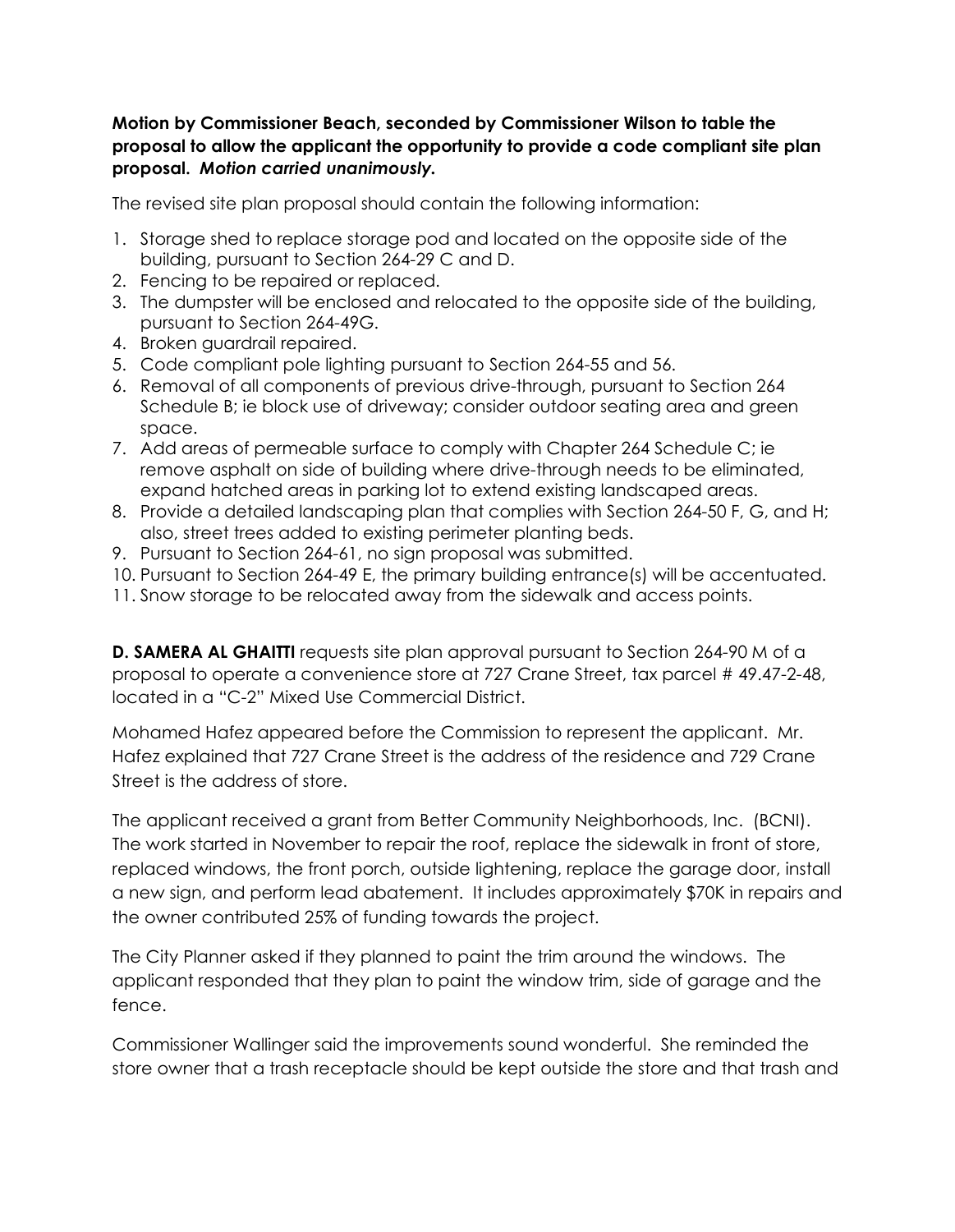other debris should be cleaned-up throughout the day. Also, only 20% of the windows can be covered with signs.

The applicant responded that they may use a curtain or a roller shade to cover a portion of the front window where the register can be seen.

Commissioner Wallinger asked the applicant if they got the comments from the Police Department and asked what will be done differently to prevent loitering? The applicant responded that the previous store was being run by the tenant's teenage son and new tenants are older and mature and will not allow the same activity.

Commissioner Lewis asked what the hours of operation would be. The applicant stated the proposed hours are 7 a.m. to 11 p.m. Commissioner Wallinger stated that businesses are permitted to be open until 10 p.m.

The applicant explained that the sign will be changed with the new business name. The trash will be collected by the city. The City Planner explained that a revocable permit is required for the projecting sign and that the trash cans must be stored in the garage until pick-up day

Commissioner Wallinger asked if all the work could be completed by July 15, 2022 and the applicant agreed that would be possible.

# **Motion by Commissioner Wilson, seconded by Commissioner Petrillo to issue a conditional site plan approval with the following conditions:**

- 1. The address will be prominently displayed so that it is easily visible from Crane Street.
- 2. Metal roll gates and iron bars will not be installed on any doors or windows at any time in the future.
- 3. The applicant must obtain a Certificate of Use from the Code Enforcement Office prior to operating the business.
- 4. The applicant must apply for a revocable permit with the City Engineering Department by April 1, 2022.
- 5. Hours of operation will be 7 am to 10 pm daily.
- 6. A trash receptacle will be placed outside the entrance daily for customer use and brought in at night when the store is closed.
- 7. The applicant will sweep and clean debris outside the store two times daily.
- 8. The applicant will discourage loitering and move people along if hanging out in front of the store.
- 9. The garage door will be replaced by July 15, 2022. After the door is replaced, all garbage cans will be stored inside the garage and brought out to the curb only on trash collection day.
- 10. A large planter or two large pots will be placed beneath the storefront window and maintained with seasonal plantings annually.
- 11. The fence will be repaired by July 15, 2022.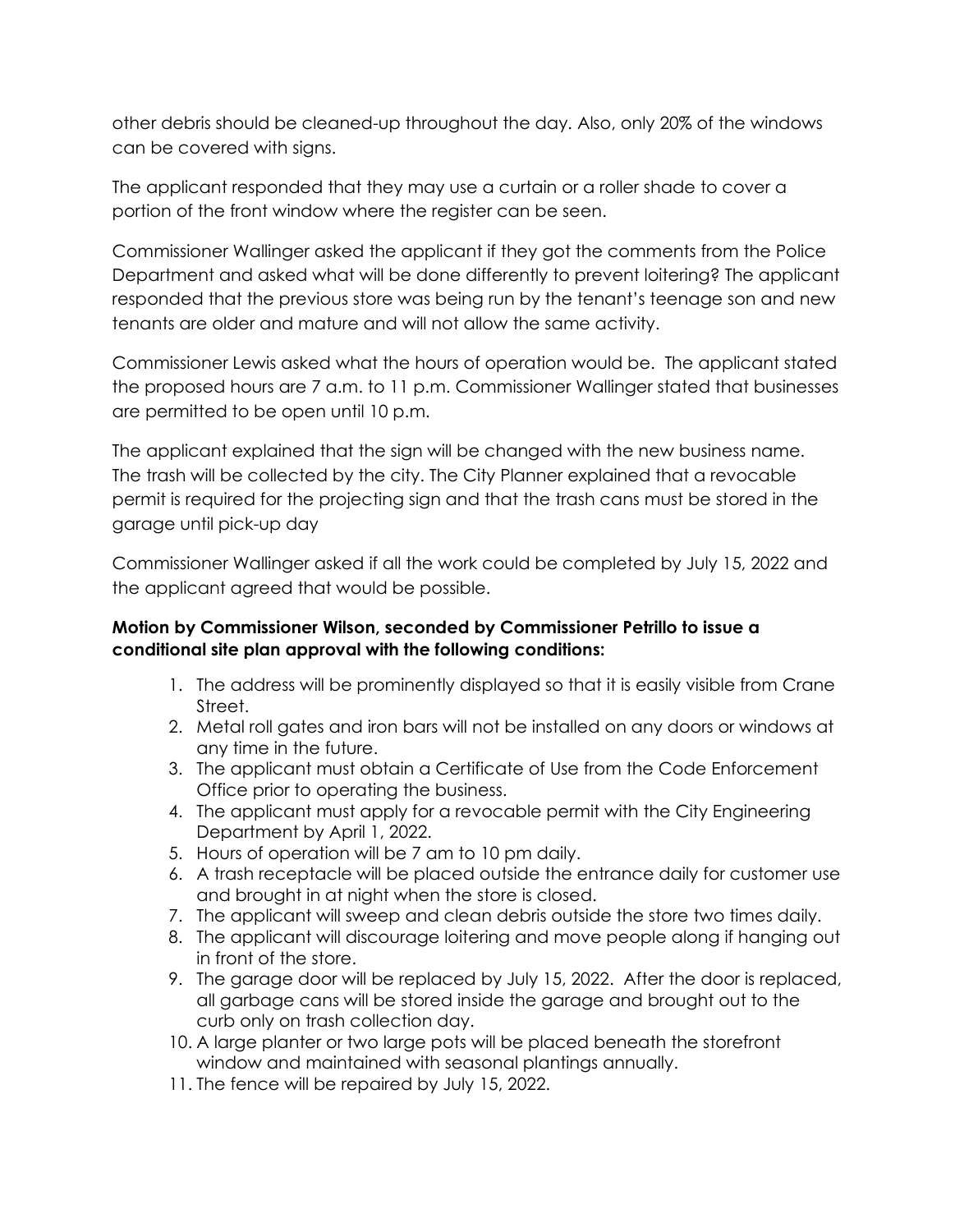#### *Motion carried unanimously.*

#### **II. OLD BUSINESS**

**A. MCDONALD'S CORPORATION** requests site plan approval pursuant to Section 264-90 A and a Special Use Permit pursuant to Section 264 Schedule B of a proposal to renovate the existing restaurant, add a new drive-thru window and reconfigure the existing drive-thru lanes at 1675 Union Street, tax parcel # 50.31- 2-17.1, located in a "C-2" Mixed Use Commercial District and an "R-1" Single Family Residential District.

Chris Boyea, from Bohler Engineering appeared before the Commission to represent McDonald's. The proposal includes adding a second drive- thru lane and window to facilitate the flow of traffic with more room to stack vehicles, replacement of the menu boards, and 3 parallel parking –spaces in the rear of the site. There will be a reduction in the number of parking spaces from 30 to 19 spaces, improved landscaping, including sod and four maple trees. The proposal will require two area variances, which were obtained by the Board of Zoning Appeals in January.

John Riley from Hoffman + Riley Architects presented the design of the building. Their vision was to create a modern building that is scaled back to fit into the commercial streetscape in the surrounding neighborhood.

The highest point of the roof will be 18 feet from grade, which is a similar size to the building next door. All the windows will be new, the building will be brick and the exterior will be illuminated with recessed lights around the perimeter.

Commissioner Wilson stated that Dean Street has always been a traffic jam at the driveway entrance because of 2 points of entry. Changing it to 2 driveways will be a huge improvement if the Dean Street access remains.

Commissioner Wallinger asked if the pine tree in the island at the Dean Street entrance was remaining; and if not, it should be replaced with a larger shade tree if possible.

Commissioner Wallinger opened public hearing.

Tom Carey from the Upper Union Neighborhood Association and Schenectady United Neighborhoods commented on the proposal.

Mr. Carey stated he wanted to thank the Commission for their hard work and the new plans are a huge improvement from previous versions. His main concern was size of the building and the increase of cars versus pedestrians. Also, that the owners be diligent about keeping the property clean.

Commissioner Wallinger closed public the public hearing.

Commission Wallinger asked about the replacement of the landscaping in the large bed next to the Union Street entrance and if it was possible to change the rose glow barberry to spirea. Mr. Boyea indicated that would be done.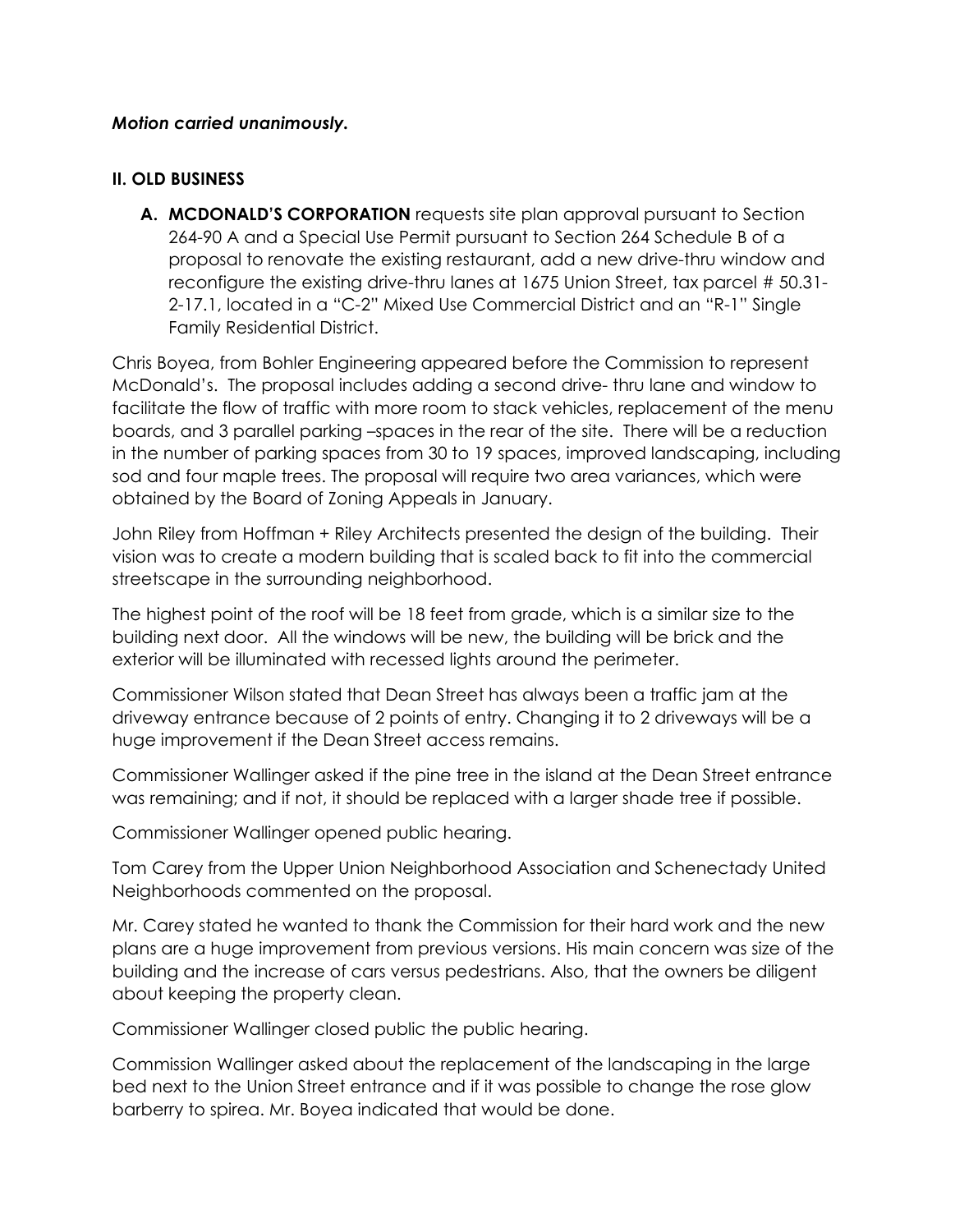#### **Motion by Commissioner Petrillo, seconded by Commissioner Wilson to adopt a Negative Declaration.** *Motion carried unanimously.*

## **Motion by Commissioner Wilson, seconded by Commissioner Petrillo to approve the Special Use Permit based on the following findings of fact:**

- A. Impact: The use will not substantially impact upon the nature and character of the surrounding neighborhood because the drive-though currently exists and the addition of the second drive-through lane should help prevent any potential stacking.
- B. Adjacent properties: The proposed use will not have a substantial impact on adjacent properties because this proposal is a commercial use located along a commercial corridor.
- C. Nuisances: Operations in connection with the proposed use shall not be more objectionable than currently exists because the drive-through is already in existence with a substantial buffer between the drive-through and adjacent residential property.
- D. Facilities and services: There are no impacts to the existing facilities and services in place for this proposal.
- E. Loss of significant features: There will be no loss of significant features or impacts to the architectural character of the corridor. In fact, the new design of the building will be a design improvement of the existing building.
- F. Compliance: The proposed use complies with the additional requirements of the Zoning Chapter because the proposal has obtained all necessary area variances.

Motion by Commissioner Wilson, seconded by Commissioner Beach to issue a conditional site plan approval with the following conditions:

- 1. The address will be prominently displayed so that it is easily visible from Union Street.
- 2. Metal roll gates and iron bars cannot be placed on any doors or windows at any time in the future.
- 3. Lot number 50.31-2-17.1 and number 50.31-2-16 must be consolidated into one lot prior to beginning the renovation and installing the second drive-through lane. The lot consolidation map and legal descriptions must be submitted to the City Engineer for approval. Once approved, the map and descriptions must be filed with the County Clerk's office prior to the issuance of building permits.
- 4. The pine tree at the Dean Street entrance will remain if possible or be replaced with a fourth red maple tree to match the three red maples being planted along the Dean Street edge of the property.
- 5. The landscaping in both planters at the front of the site will be replaced with spirea plantings. All landscaping will be completed by September 1, 2022.
- 6. A revised site plan showing the changes to the landscaping will be submitted to the City Planning for final approval prior to the issuance of Building Permits.
	- **B. SADDEK ENTERPRISES LLC** requests site plan approval pursuant to Section 264-90 B and F of a proposal to redevelop the existing building to create two commercial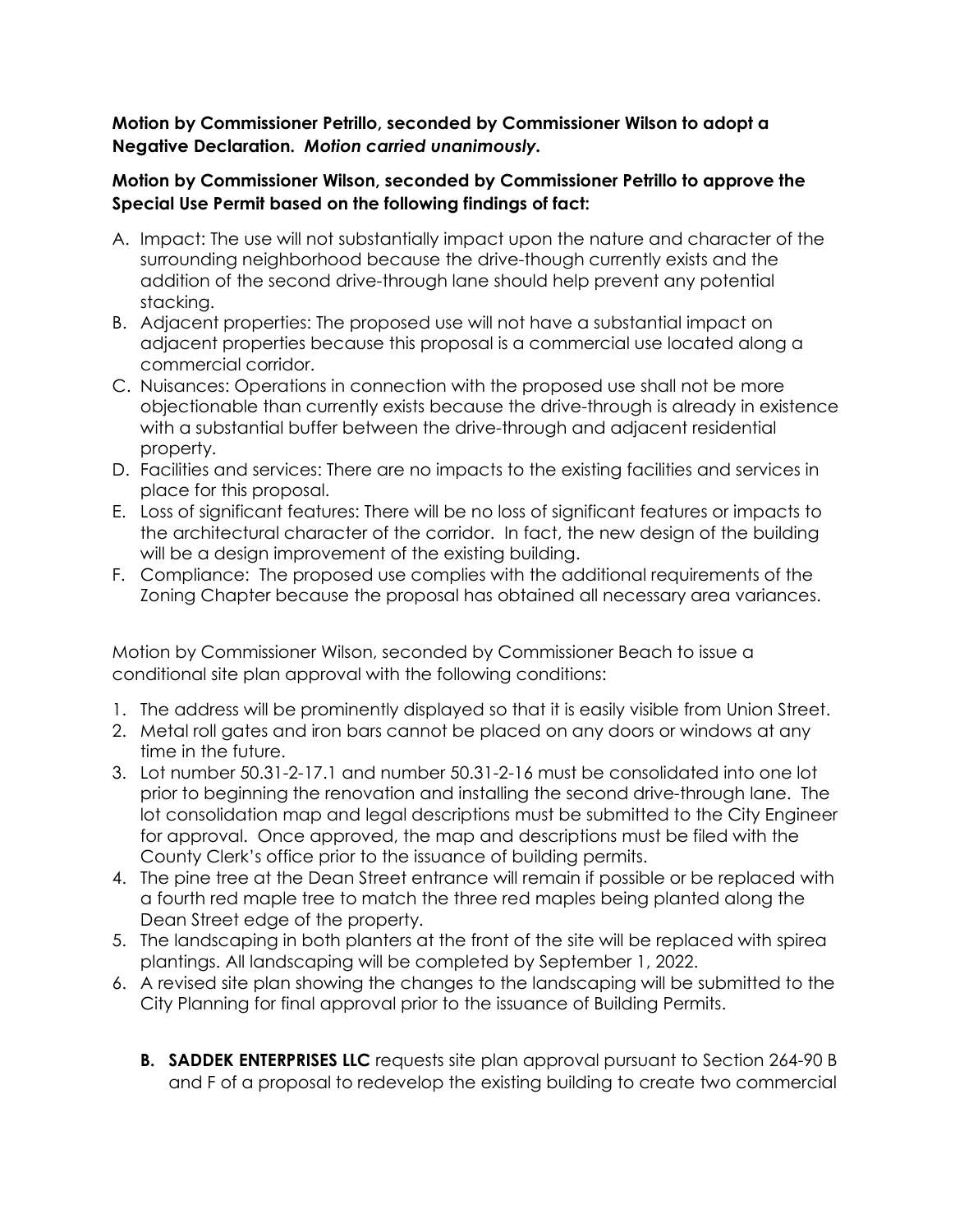units and six residential units at 751 State Street, tax parcel # 49.25-2-1.1, located in a "C-4" Downtown Commercial District.

Dan Morelli appeared before the Commission, representing the applicant, Saddek Enterprises. Mr. Morelli indicated that he presented in January 2022 to the Commission and intends to comply with all the recommendations. He wanted the Commission to know there are only 5 residential units and not 6 units, the owner has a large family and will occupy the large apartment. There will be no congregate living in the apartments. There are no tenants yet for the front retail and back retail. The owner will let the Commission know about the commercial spaces once there are tenants, probably a year away.

Commissioner Wallinger inquired about the awning for the building and stated a revocable permit will most likely be required. She also suggested painting the masonry on the building and adding trim to give it more detail.

Mr. Morelli stated that they will obtain the revocable permit for awnings on the building.

Commissioner Lewis, stated, he would like to see more of a buffer between pedestrians on the sidewalk and the parking lot.

Commissioner Wallinger opened the public hearing. There were no comments, so the public hearing was closed.

Commissioner Wallinger asked the Commission if there was any further discussion. There was not.

# **Motion by Commissioner Beach, seconded by Commissioner Wilson to adopt a Negative Declaration for SEQRA**. *Motion carried unanimously.*

Motion by Commissioner Wilson, seconded by Commissioner Petrillo to issue a conditional site plan approval with the following conditions:

- 1. The address will remain prominently displayed so that it is easily visible from State Street.
- 2. Metal roll gates and iron bars are not permitted on any doors or windows at any time in the future.
- 3. The apartments cannot be used as boarding or rooming houses for transient guests at any time.
- 4. The aluminum awnings require a revocable permit from the Engineering Department. The applicant must apply for the revocable permit prior to the issuance of building permits.
- 5. The area between the parking spaces and concrete sidewalk will be permeable to allow water in and will be extended to be an L-Shape for the planting of the proposed trees. A revised site plan will be submitted to the City Planner for final approval prior to the installation of landscaping.
- 6. Architectural style lighting will be installed on the perimeter of the building, closer to ground level and the old flood lighting will be removed. The details for the lighting